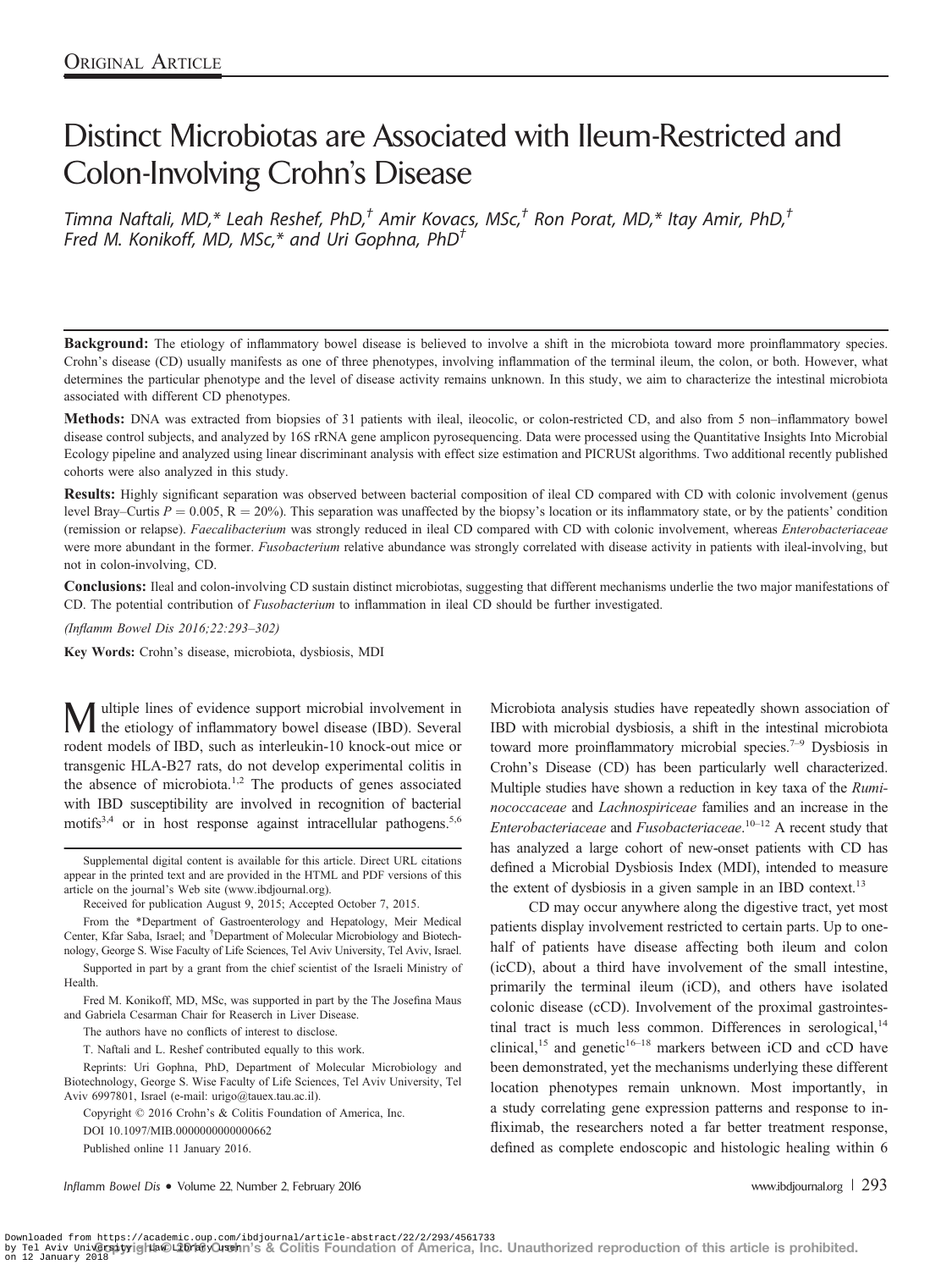weeks, among patients with cCD (63%) than among those with iCD (5%). Infliximab response strongly correlated with gene expression in patients with cCD, but not in patients with iCD.<sup>19</sup>

A number of studies have pointed to specific microbial characteristics of iCD. Adherent Invasive Escherichia coli strains, common in patients with CD, are especially prevalent in  $\text{iCD}^{20}$ whereas Faecalibacterium is markedly reduced.<sup>12</sup> Willing et al. (2010) showed considerable difference between microbiotas of iCD and cCD in a twin cohort of patients in remission. Nevertheless, in practice, many researchers and physicians still regard and treat different CD phenotypes as if they were the same disease.

In this article, we characterize the microbiota associated with CD location phenotypes. We analyze inflamed and healthy biopsies, taken from dual locations, to assess the relationship between local inflammation, microbial composition, and the underlying CD phenotype. Both active and quiescent patients were included to enable investigation of disease activity effects within different location phenotypes.

## MATERIALS AND METHODS

#### Patients and Controls

Thirty-one patients with CD treated at the Department of Gastroenterology and Hepatology at Meir Medical Center participated in this study. Biopsy samples were collected from the colon, terminal ileum (TI), or both, during routine endoscopy as part of the patients' follow-up. Crohn's Activity Disease Index (CDAI) was used to assess disease activity at the time of sampling. Additionally, biopsy samples were taken from the colon of five healthy control subjects undergoing colorectal cancer surveillance endoscopy. This cohort of 36 subjects is hereafter called as the "MEIR" cohort. All patients gave informed consent and the study was approved by the local ethics committee. Determination of the CD location phenotype was based on the detection of

### TABLE 1. Patient Characteristics

macroscopic inflammation during endoscopy. With the exception of 2 newly diagnosed patients, all participants had established disease; the duration since diagnosis ranged from 3 to 26 years. None of the patients had received antibiotic treatment in the month proceeding sampling; however, 21 patients received 5-aminosalicylic acid, steroid or azathioprine treatments (Table 1). Clinical evaluation data per patient are summarized in Supplementary Table S1 (Supplemental Digital Content, http://links. lww.com/IBD/B178).

#### Sample Collection

During endoscopy, clean biopsy forceps that did not touch formalin were used. Biopsies were taken from the TI, right, transverse, and left colon. If a certain segment had inflamed and not inflamed areas, the biopsies were taken from the inflamed area. Biopsies were immediately frozen at  $-20^{\circ}$ C.

#### Sample Processing

Biopsies were thawed at room temperature and DNA was extracted using the Mo-Bio PowerSoil DNA Isolation Kit (Mo-Bio, Carlsbad, CA). Samples were homogenized using the Mini-Beadbeater (BioSpec Products, Bartlesville, OK) at maximum speed for 1 minute and then processed according to the manufacturer's protocol. Extracted DNA samples were stored at  $-20^{\circ}$ C. The presence of bacterial DNA was validated by PCR, with the following primers: 27F 5'-AGAGTTTGATCMTGGCTCAG-3', 338R 5'-GCTGCCTCCCGTAGGAGT-3'.

#### 16srRNA Pyrosequencing and Analysis

The 16S region ranging from position 28 to 519 was sequenced (Research and Testing Laboratory, Lubbock, TX) by the bacterial 16S-based tag-encoded FLX amplicon pyrosequencing method, using primers 28F 5'-GAGTTTGATCNTGGCT-CAG-3', 519R 5'-GTNTTACNGCGGCKGCTG-3'. Average sequencing depth was 3163 seqs/sample. The resulting sequences

|                                     | Ileal Crohn's (iCD) | Ileocolic Crohn's (icCD)      | Crohn's colitis (cCD) | All<br>13/18 |  |
|-------------------------------------|---------------------|-------------------------------|-----------------------|--------------|--|
| Sex (female/male)                   | 6/9                 | 2/6                           | 5/3                   |              |  |
| Age (yr, average $\pm$ SD)          | $39 \pm 12.5$       | $46 \pm 16.8$<br>$37 \pm 5.9$ |                       | $40.6 \pm 8$ |  |
| Active/inactive <sup>a</sup>        | 7/8                 | 4/4<br>2/6                    |                       | 13/18        |  |
| CDAI (average, range)               | $106, 34 - 272$     | 94, 28-199<br>146, 35-214     |                       | 113, 28-272  |  |
| Medication at the time of sampling  |                     |                               |                       |              |  |
| Thiopurines                         |                     |                               |                       |              |  |
| 5-aminosalicylic acid               |                     |                               |                       |              |  |
| Methotrexate                        |                     |                               |                       |              |  |
| 5-aminosalicylic acid + thiopurines |                     |                               |                       |              |  |
| Steroids + thiopurines              |                     |                               |                       |              |  |
| None                                |                     |                               |                       | 11           |  |

 $a$ Active disease defined as CDAI  $>150$ .

#### 294 | www.ibdjournal.org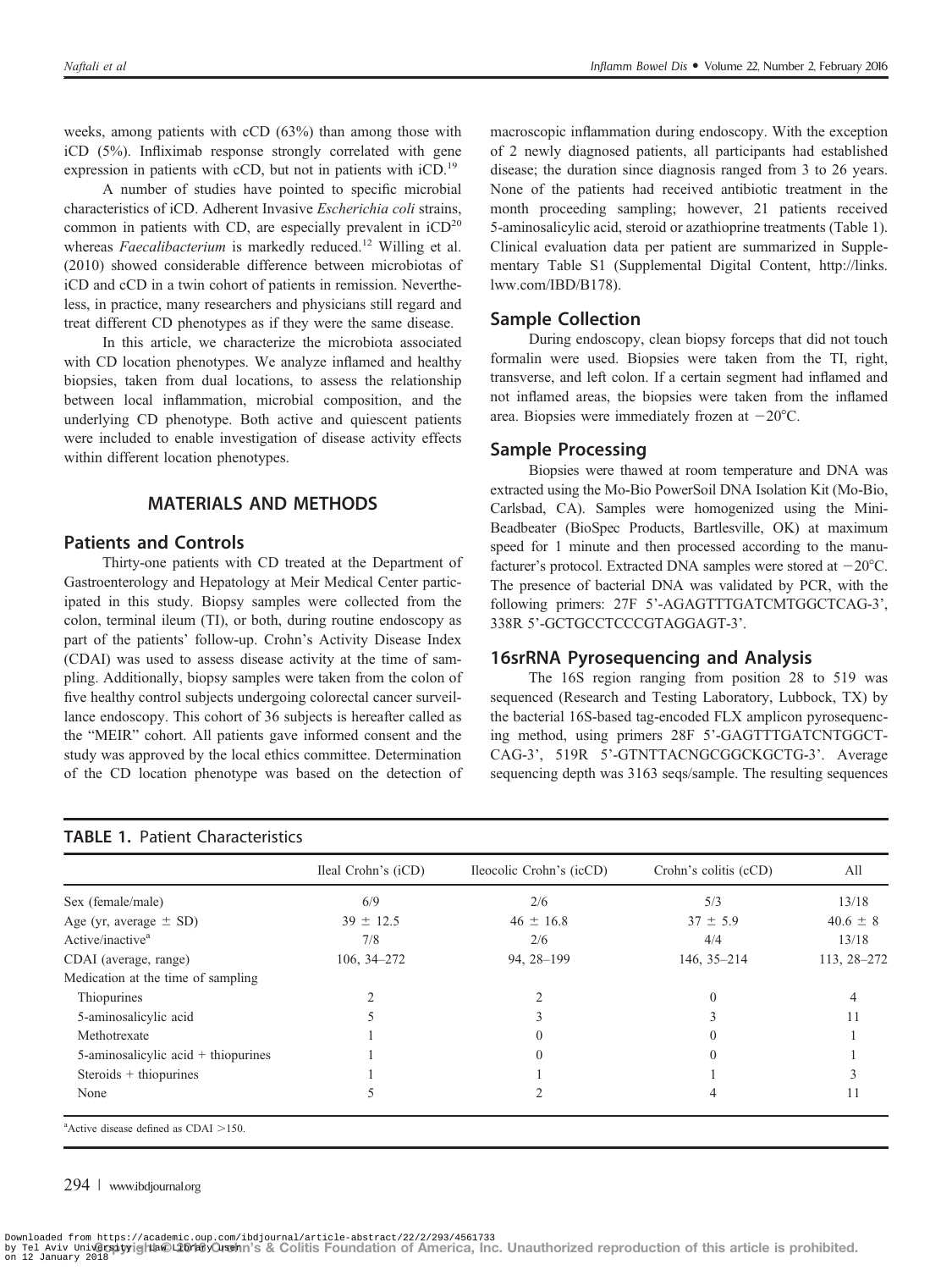were processed by the Quantitative Insights Into Microbial Ecology (QIIME) package.21 UCLUST was used to pick operational taxonomic units at a 0.97 similarity level, and taxonomy was assigned by BLAST (E-value  $< 0.001$ ) using Greengenes database of February 2011 as a reference. Chimeric sequences were identified by ChimeraSlayer and removed. All sequences are freely accessible through the MG-RAST website, project ID: 15781.

## Statistical Analysis

UniFrac distances were calculated using  $QIIME<sup>21</sup>$ . The analysis of similarity between groups (ANOSIM) probability test, Shannon index of diversity, and the Bray–Curtis similarity index were calculated using PAST.<sup>22</sup> The non-parametric Mann–Whitney probability test (2-tailed) was used for 2-group nonpaired comparisons. Linear discriminant analysis with effect size estimation  $(LEfSe)^{23}$  was performed on genus level OTU tables using the on-line analysis tool available from http://huttenhower.sph. harvard.edu/galaxy/. The LEfSe algorithm allows identification of taxa that most strongly differentiate 1 group from another (i.e., biomarkers). A P value  $\leq 0.05$  was considered significant. Spearman's correlation method was used to correlate genus or family level OTU tables to clinical parameters. Taxa which were present in less than 10% of samples or taxa whose abundance across all samples was below 0.5% were removed before performing correlations. For functional analysis, the PICRUS $t^{24}$  algorithm was used to predict gene abundances associated with each sample. The HUMAnN<sup>25</sup> package was then used to summarize gene abundances into KEGG modules. Finally, LEfSe was again used to compare predicted KEGG modules of iCD samples to those of colon-involving CD (both icCD and cCD). Whenever necessary, multiple hypotheses were corrected using Benjamini and Hochberg's false discovery rate<sup>26</sup> method.

## MDI Calculation

MDI is based on two groups of taxa that were previously found to be over or underrepresented in patients with CD when compared with normal controls.<sup>13</sup> Taxa in the first group (increased in CD) are Enterobacteriaceae, Pasteurellaceae, Neisseriaceae, Gemellaceae, Fusobacteriaceae, and Veillonellaceae. Taxa in the second (decreased in CD) group are Erysiopelotrichaceae, Bifidobacteriaceae, all Bacteroidales, and all Clostridiales excluding the Veillonellaceae. MDI is calculated using the following formula: log {(sum relative abundances [RAs] of taxa increased in CD)/(sum RAs of taxa decreased in CD)}.

#### RESULTS

The MEIR cohort includes thirty-one patients with CD, presenting with ileal Crohn's (iCD,  $n = 15$ ), colon-restricted Crohn's (cCD,  $n = 8$ ), and ileocolic Crohn's (icCD,  $n = 8$ ) (Table 1). In 11 patients (5 with iCD, 4 with cCD, and 2 with icCD), the disease was active at the time of sampling, with an average CDAI of 199. Samples of both healthy and inflamed tissue were collected from eleven patients, and samples from both ileum and colon were collected from twelve patients. Colon

biopsy samples were also collected from 5 control subjects with no signs of IBD. In all, 60 biopsy samples were analyzed by 16S pyrosequencing. Average sequence depth was 3163 seqs/sample; rarefaction analysis shows most of the samples approach saturation at a depth of 1000 seqs/sample (Supplementary Fig. S2, Supplemental Digital Content, http://links.lww.com/IBD/B178). None of the patients had been exposed to antibiotics for at least 4 weeks before sampling, yet 35% of them did receive nonantibiotic medications (detailed in Table 1). However, in our cohort, we detected no significant effects of 5-aminosalicylic acid, thiopurine, or steroid medication on the microbiota (Supplementary Fig. S3, Supplemental Digital Content, http://links.lww.com/IBD/B178).

## Microbial Composition of Patients with Colon-Involving CD Differs from that of Patients with Ileal CD

Principal coordinate analysis using Bray–Curtis index showed that the microbiota of biopsy samples in this study  $(n = 53)$  cluster according to the CD phenotype: samples from patients with colon-involving CD (either cCD or icCD) formed a cluster separate from those of iCD (Fig. 1A, ANOSIM P value: 0.0001,  $R = 20\%$ ). Two patients emerged as "outliers" (marked by arrows in Fig. 1); notably, both these patients had icCD and seemed as outliers in every analysis conducted. Similar results were obtained using weighted ( $P = 0.0003$ , R = 15.4%) and unweighted ( $P = 0.0001$ ,  $R = 17.7%$ ) Unifrac distance matrices. Since in many cases sequence data were obtained from more than 1 sample per patient, data had to be analyzed in a manner that avoids bias. We thus prepared a smaller data set composed exclusively of healthy colon tissue samples, one sample per patient. Seventy-five percentages of the patients were represented in this data set. The separation between iCD and c/icCD (colon-involving CD) remained distinct when using Bray–Curtis (Fig. 1B,  $P = 0.005$ ,  $R = 20\%$ ) and weighted Unifrac ( $P = 0.02$ ,  $R = 14\%$ ), but not with unweighted Unifrac ( $P = 0.11$ ,  $R = 6\%$ ). As unweighted Unifrac relies on presence or absence of taxa only, whereas weighted Unifrac is also affected by each taxa's RA, this implies that iCD and c/icCD differ mostly in the RA of certain key taxa.

## Both Site and Inflammatory State of Biopsies Have No Effect on Microbial Composition

We find that biopsy samples taken from the same individual tend to cluster together regardless of their site of origin (colon or TI) or inflammatory state (inflamed or normal tissues); the effect of CD phenotype (iCD or colon-involving) on clustering is far stronger than any within-patient variation (Fig. 2). This is in keeping with previous studies showing consistent microbial composition from ileum to rectum.12,13 Although most microbiome studies also report little or no effect of local tissue inflammation on the microbiota, this aspect remains controversial.<sup>27,28</sup> Because this issue is vital for elucidating the role of bacteria in IBD, we investigated it extensively using several approaches (Supplementary Figures S4–S6, Supplemental Digital Content, http://links. lww.com/IBD/B178). Principal coordinate analysis and ANOSIM

www.ibdjournal.org | 295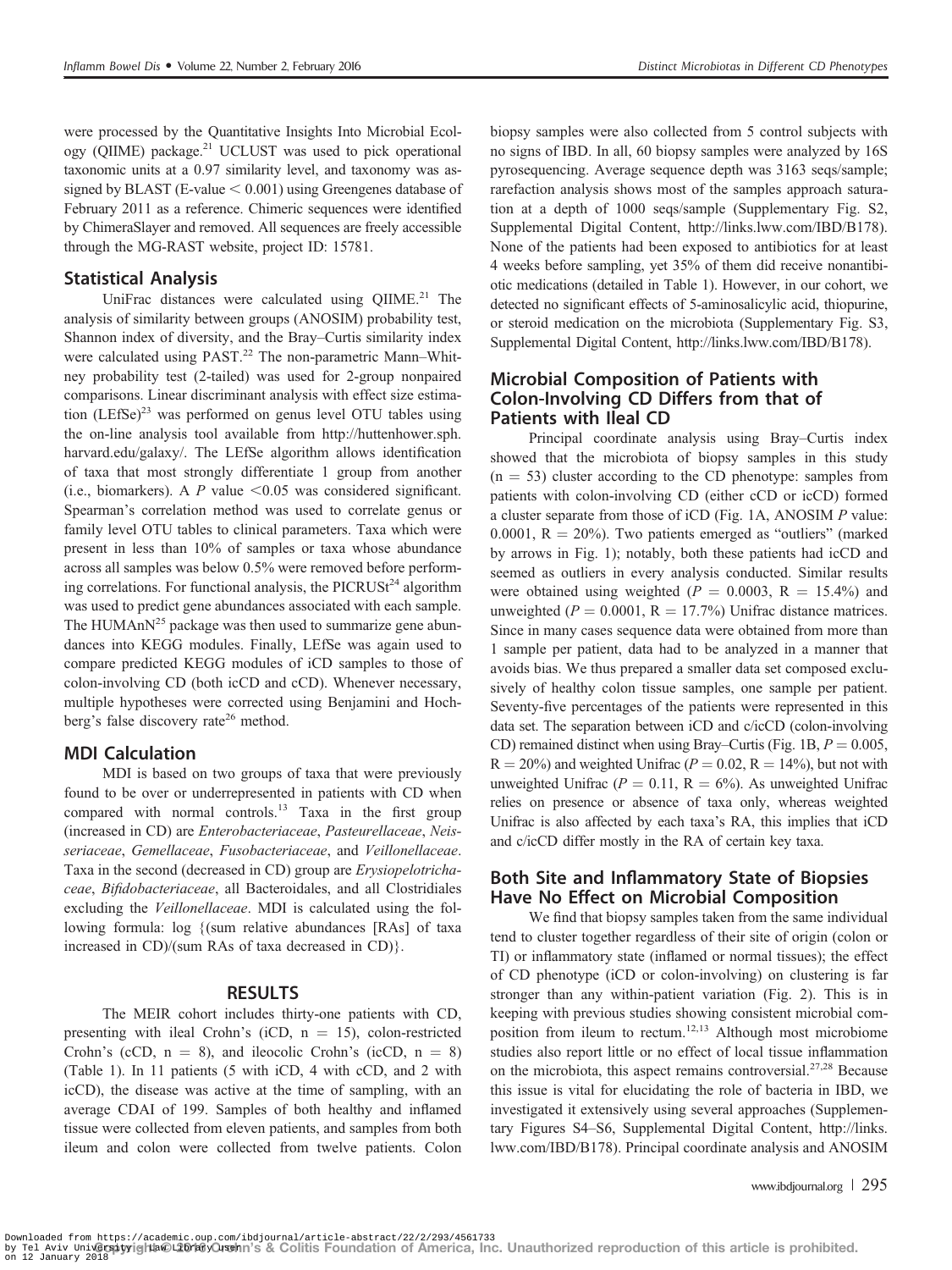

FIGURE 1. Principal coordinate analysis of samples from iCD (purple) versus colon-involving (both cCD and icCD, blue) patients. Bray–Curtis similarities (genus level) were used. A, All samples in the study (n  $=$ 53). B, One sample of healthy colon tissue per patient ( $n = 23$ ). Individual patients with outlier microbiotas are marked with their patient number.

were used to compare the overall similarity between inflamed and normal tissue samples; LEfSe was used to search for specific taxa, which may discriminate inflamed tissues from normal ones; and Wilcoxon matched-pairs test was used to look for differences in abundance of key specific taxa, previously shown to be inflammation-associated, between inflamed and normal biopsies obtained from the same patient ( $n = 10$ ). To account for possible confounding effects of location phenotype or disease activity, whenever possible those tests were performed across the entire cohort and on subsets stratified by disease location or by activity. Importantly, none of these approaches detected robust

296 | www.ibdjournal.org



FIGURE 2. Clustering of paired samples. Samples from patients with iCD are in pink; samples from colon-involving (both cCD and icCD) patients in blue. Numbers on leaves denote specific patients; colon/TI refers to the biopsy origin and normal/inflamed refers to the biopsy's inflammatory state. Numbers on branches represent % bootstrap support.

statistical associations between microbiota and local tissue inflammation.

Since in our data, neither biopsy site nor biopsy inflammatory status had a significant effect on sample distribution, in the forthcoming analyses 1 sample per patient was arbitrarily chosen.

## Specific Taxa Differentiating Between CD Location Phenotypes

To identify which taxa account for the difference between iCD and colon-involving (cCD and icCD) CD, we applied LEfSe, $^{23}$  an algorithm that identifies taxa differentially distributed between 2 groups. We found that iCD samples were richer in Escherichia, whereas colon-involving CD had higher levels of Faecalibacterium and 2 unidentified genera of the Clostridiales and Ruminococceaea (Supplementary Fig. S7, Supplemental Digital Content, http://links.lww.com/IBD/B178). As a reduction in Faecalibacterium is considered a hallmark of all kinds of IBD, it was of interest to compare its level in both CD groups to that of control patients with non-IBD. Median abundance of Faecalibacterium in the controls was 0.42, significantly higher than that of both colon-involving CD (0.16,  $P = 0.02$ ) and iCD  $(0.002, P = 0.01)$ , supporting the view that a reduction in Faecalibacterium is associated with all types of CD. To investigate whether Faecalibacterium abundance was related to local inflammation, we focused on its RA exclusively in biopsies taken from the colon. Colon biopsies of patients with iCD

by τe⊥ ձviv <del>univ@rgjyyig|r</del>t©¤<del>20/i®y</del>Ornehn's & Colitis Foundation of America, Inc. Unauthorized reproduction of this article is prohibited.<br><sub>on 12 January</sub> 2018 Downloaded from https://academic.oup.com/ibdjournal/article-abstract/22/2/293/4561733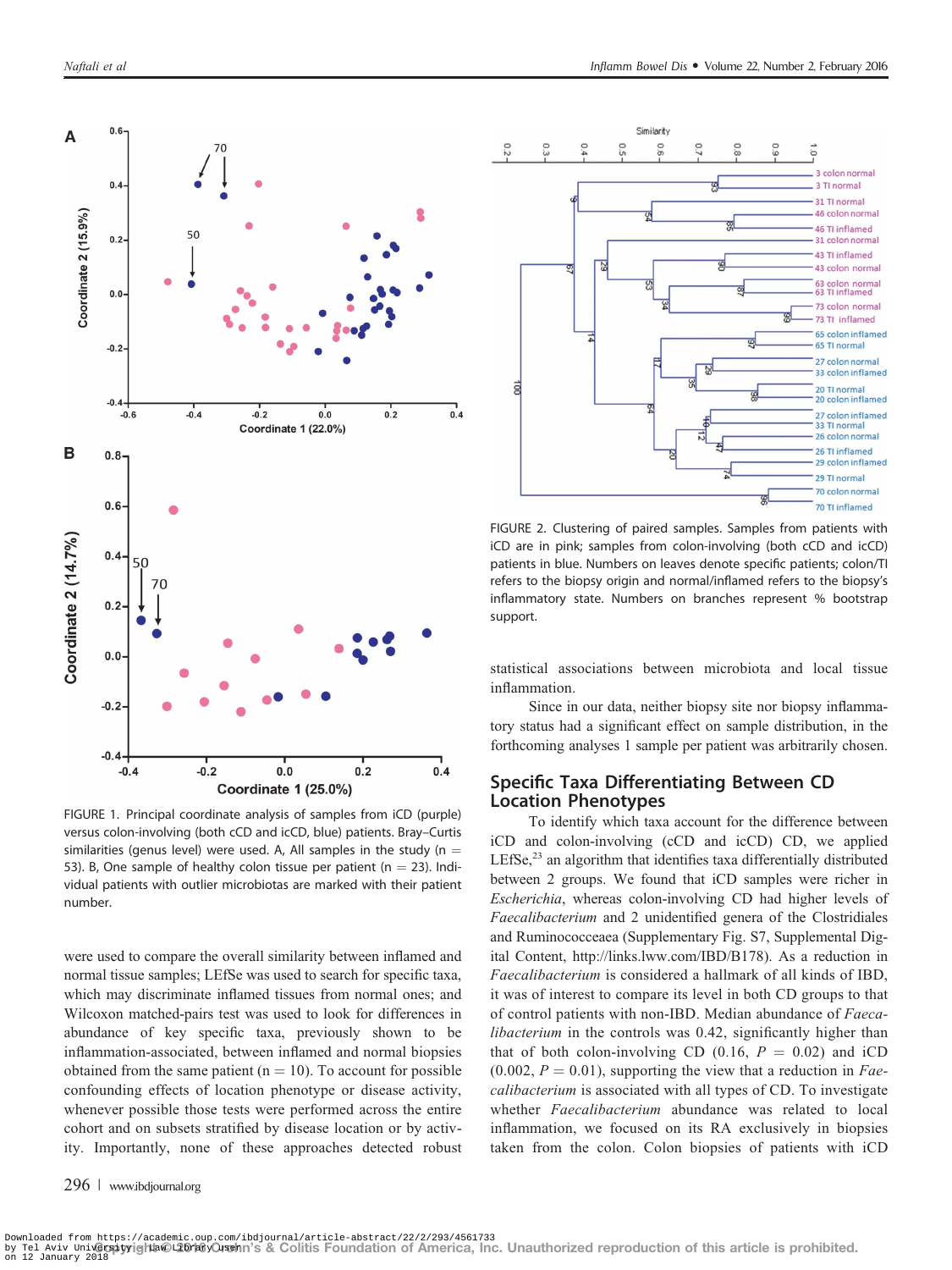

Each patient is represented by a single colon biopsy. Boxes represent the second and third quartiles, the inner line being the median, and whiskers show the 10th and 90th percentiles.

are, by definition, noninflamed; yet, Faecalibacterium was almost entirely absent in those samples (median  $= 0.004$ , Fig. 3). Conversely, 85% of colon biopsies from patients with cCD were of inflamed tissue, but the RA of Faecalibacterium in those samples was more than 20-fold higher than in iCD (median  $= 0.19$ ). Faecalibacterium abundance in colon biopsies from patients with icCD, 14% of which were inflamed was significantly ( $P = 0.02$ ) higher than in patients with iCD, yet still lower than in cCD; this difference, however, was not statistically significant  $(P = 0.3)$ .

## Functional Profiling of Microbiotas Associated with iCD and Colon-Involving Disease

The gene content of most human gut microbes is either known or can be inferred through comparison with closely related species. Thus, taxonomic composition may also be roughly translated to functional, mostly metabolic capabilities, using the PICRUSt<sup>24</sup> algorithm, which predicts gene abundances that are associated with each sample. Gene abundance predictions were collapsed into KEGG modules using the HUMAn $N^{25}$  package, and LEfSe was again used to compare the inferred functional profiles of samples from patients with iCD to those with coloninvolving CD. Forty-one KEGG metabolic modules were identified as discriminating by the LEfSe tool (Supplementary Table S8, Supplemental Digital Content, http://links.lww.com/IBD/B178). To

focus on the most meaningful of those, we calculated for each module the ratio between its average RA in the iCD group and the average RA in the colon-involving group, thereafter concentrating on those modules for which the ratio was larger than 2 or lower than 0.5 (Table 2). Notably, nineteen of the iCD-enriched modules fell within this range, but none of the features enriched in colon-involving CD did—the lowest [iCD]/[colon-involving CD] average RA ratio was 0.69. In keeping with previously published data,<sup>12</sup> iCD microbiotas were primarily characterized by an overrepresentation of amino acid transporters, especially of histidine, lysine, and arginine; by sugar transporters, especially the PTS system; by fermentation/respiration linked pathways and by modules which may be directly attributed to the overrepresentation of the Gram-negative Escherichia in iCD; these include LPS biosynthesis and AI-2 quorum sensing signaling. In keeping with the large number of functions overrepresented in iCD, we found that a slightly higher diversity of metabolic capabilities was associated with the iCD samples than with the colon-involving ones (Supplementary Fig. S9, Supplemental Digital Content, http://links.lww.com/IBD/B178). Interestingly, no difference in alpha-diversity between ileal and colon-involving CD was identified when analyzing OTU RA tables (which contain taxonomic rather than functional information), suggesting that the iCDassociated microbiotas display a particularly wide range of metabolic functions.

Although the main aim of this study was to compare CD phenotypes, it was also of interest to see to what extent the phenotype-discriminating features are represented in non-IBD controls. To this end, we calculated also the (iCD)/(healthy) and (colon-involving CD)/(healthy) average RA ratios for all LEfSeidentified phenotype-distinguishing features. As might be expected, all metabolic features distinguishing iCD from coloninvolving CD were also considerably underrepresented in healthy controls. Of note, many (52%) of these features were also increased in colon-involving CD relative to controls, but to a lesser degree (see italic values in Table 2). This is in agreement with previously published data showing metabolic perturbation, relative to controls, exists in non-ileal and ileal CD.<sup>12</sup>

# Ileal Disease is Associated with a Higher MDI

The MDI is calculated as the log of (total abundance of taxa increased in CD/total abundance of taxa decreased in CD)<sup>13</sup> (for a complete list of taxa, see Materials and Methods). Higher MDI values reflect stronger dysbiosis. When applying MDI calculations to our data, we observed that MDI values of samples from iCD are significantly higher than those of colon-involving patients (median iCD =  $-0.7$ , n = 15, median c/icCD =  $-1.7$ ,  $n = 16$ ,  $P = 0.003$ ). Within the colon-involving group, patients with icCD and cCD had similar MDI values (median icCD  $=$  $-1.6$ , n = 8; median cCD =  $-1.7$ , n = 8; P = 0.8), illustrating the validity of grouping those two phenotypes together. Notably, the same two patients with icCD who seemed as outliers in Bray–Curtis and Unifrac analyzes (Fig. 1) also had extremely high MDI values.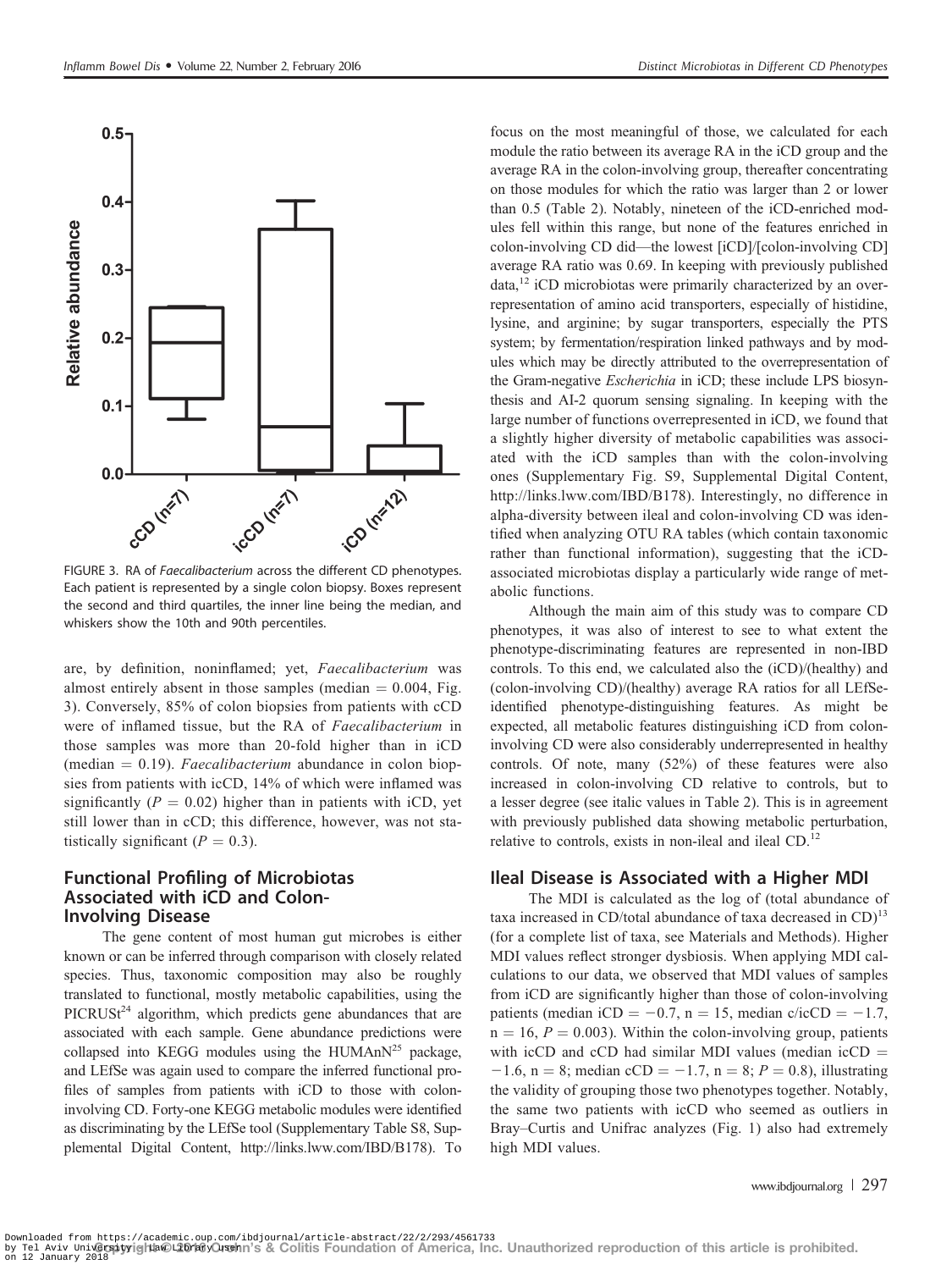|                                                                                                | $P$ (FDR-<br>Corrected) | Ratio (iCD)/(Colon-<br>Involving CD) | Ratio (iCD)/<br>$(non-IBD)$ | Ratio (Colon-Involving<br>CD)/(Non-IBD) |  |
|------------------------------------------------------------------------------------------------|-------------------------|--------------------------------------|-----------------------------|-----------------------------------------|--|
| Biosynthesis                                                                                   |                         |                                      |                             |                                         |  |
| M00124: pyridoxal biosynthesis, erythrose-4P $\rightarrow$ pyridoxal-5P                        | 0.0266                  | 3.0067                               | 2.3038                      | 0.7662                                  |  |
| M00019: leucine biosynthesis, pyruvate $\rightarrow$ 2-oxoisovalerate $\rightarrow$<br>leucine | 0.0331                  | 2.5076                               | 2.2990                      | 0.9168                                  |  |
| M00096: C5 isoprenoid biosynthesis, non-mevalonate pathway                                     | 0.0219                  | 2.5190                               | 2.3260                      | 0.9234                                  |  |
| Glycolysis/respiration related                                                                 |                         |                                      |                             |                                         |  |
| M00008: Entner-Doudoroff pathway, glucose-6P $\rightarrow$<br>glyceraldehyde- $3P + pyruvate$  | 0.0323                  | 2.5909                               | 3.5543                      | 1.3718                                  |  |
| M00117: ubiquinone biosynthesis, prokaryotes, chorismate $\rightarrow$<br>ubiquinone           | 0.0266                  | 2.6212                               | 4.9626                      | 1.8933                                  |  |
| M00150: complex II (succinate dehydrogenase/fumarate<br>reductase), fumarate reductase         | 0.0460                  | 2.4231                               | 4.6754                      | 1.9295                                  |  |
| Sugar transport systems                                                                        |                         |                                      |                             |                                         |  |
| M00287: PTS system, galactosamine-specific II component                                        | 0.0331                  | 2.8068                               | 34.9204                     | 12.4415                                 |  |
| M00198: sn-glycerol 3-phosphate transport system                                               | 0.1343                  | 2.0138                               | 2.7451                      | 1.3632                                  |  |
| Amino acid transport systems                                                                   |                         |                                      |                             |                                         |  |
| M00229: arginine transport system                                                              | 0.0457                  | 2.5853                               | 5.6775                      | 2.1961                                  |  |
| M00225: lysine/arginine/ornithine transport system                                             | 0.0266                  | 2.9285                               | 5.4130                      | 1.8484                                  |  |
| M00226: histidine transport system                                                             | 0.0323                  | 2.9480                               | 5.6475                      | 1.9157                                  |  |
| M00336: twin-arginine translocation system                                                     | 0.0323                  | 3.1834                               | 4.9988                      | 1.5703                                  |  |
| Other transport systems                                                                        |                         |                                      |                             |                                         |  |
| M00317: manganese/iron transport system                                                        | 0.0339                  | 4.7065                               | 5.7057                      | 1.2123                                  |  |
| M00349: microcin C transport system                                                            | 0.0460                  | 2.6746                               | 5.6492                      | 2.1121                                  |  |
| M00324: dipeptide transport system                                                             | 0.0323                  | 2.6882                               | 5.9554                      | 2.2154                                  |  |
| M00300: putrescine transport system                                                            | 0.0914                  | 2.3426                               | 6.0022                      | 2.5622                                  |  |
| Gram-negative associated modules                                                               |                         |                                      |                             |                                         |  |
| M00060: lipopolysaccharide biosynthesis, KDO2-lipid A                                          | 0.1074                  | 2.0076                               | 1.8625                      | 0.9277                                  |  |
| M00219: AI-2 transport system                                                                  | 0.1000                  | 2.0046                               | 8.4703                      | 4.2254                                  |  |
| Other                                                                                          |                         |                                      |                             |                                         |  |
| M00335: Sec (secretion) system                                                                 | 0.0295                  | 2.8030                               | 3.3427                      | 1.1925                                  |  |
| M00260: DNA polymerase III complex, bacteria                                                   | 0.0295                  | 2.9335                               | 3.5402                      | 1.2068                                  |  |

#### TABLE 2. Predicted Functional Features Distinguishing Microbiota of iCD From Colon-Involving CD

Ratios obtained by comparing the average relative abundances of each feature in each group.

Italics denote a greater than 2-fold difference in relative abundance between colon-involving CD and non-IBD.

FDR, false discovery rate.

# Association of Disease Activity and Microbiota

To investigate correlations between disease activity and microbiota composition, we used the CDAI, a numerical index summarizing the severity of symptoms presented by the patient. One patient with iCD, for whom the CDAI on the day of sampling was absent, was excluded from this analysis. The MDI values of either the entire patient cohort ( $n = 30$ ) or the colon-involving patients alone  $(n = 16)$  showed no association with CDAI (Spearman's  $r = -0.01$ ,  $P = 0.9$ ;  $r = -0.03$ ,  $P = 0.88$ , respectively). Conversely, MDIs of patients with iCD alone  $(n = 14)$  showed a strong positive correlation with CDAI (Spearman's  $r = 0.43$ , Fig. 4). This correlation however did not reach statistical

298 | www.ibdjournal.org

significance ( $P = 0.12$ ). Notably, a single patient in the iCD cohort, marked by an arrow in Figure 4, seemed as an extremely strong outlier. This patient was found to have consumed large quantities (1 cup per day) of nonpasteurized camel's milk, which is known for its high content of secretary antibodies and unique oligosaccharide composition, $2<sup>9</sup>$  for several months before sampling. No other subject in this cohort reported a similar dietary habit. If this patient is excluded from analysis, the correlation becomes significant ( $P = 0.02$ ,  $r = 0.6$ ).

Because microbiota composition seemed to be correlated with disease activity in iCD, but not in colon-involving CD, it was of interest to see if any specific bacterial taxa correlate with CDAI in those 2 groups. Using a nonbiased approach, we examined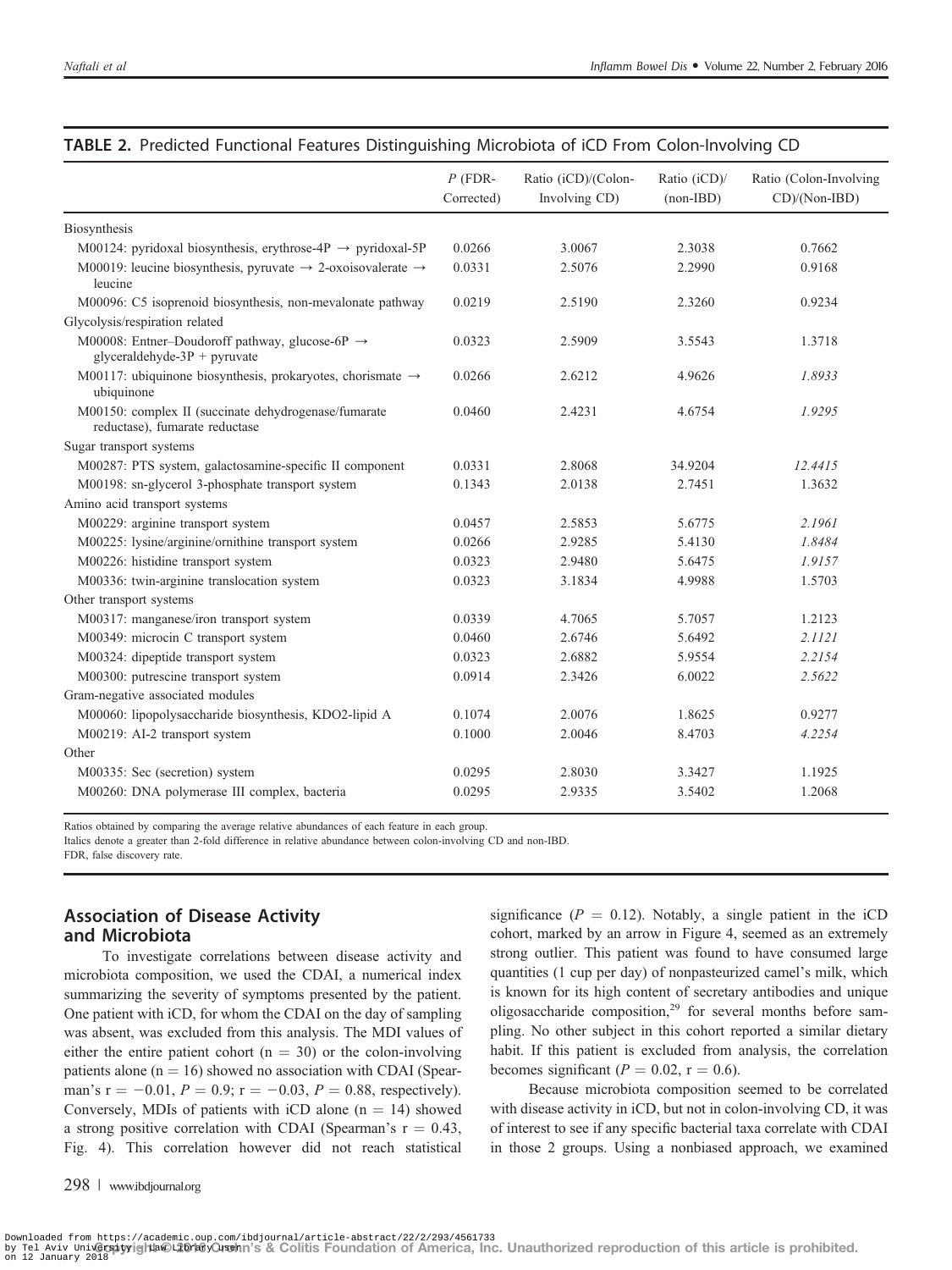

FIGURE 4. Correlation between MDI and CDAI, among patients with iCD only. A single outlier patient who was found to have a unique dietary habit is marked with red arrow.

correlations of CDAI to all genera present in the data set, excluding rare taxa that were filtered as described in Methods. P values were corrected by the Benjamini and Hochberg false discovery rate method<sup>26</sup> to account for multiple hypothesis testing. In the patient with iCD group, we found a strong and significant positive correlation between Fusobacterium and CDAI (false discovery rate–corrected  $P = 0.038$ , R = 0.59). Conversely, in the colon-involving CD data set, no taxa were significantly correlated with CDAI.

## MDI Analysis in the Recently Published RISK and PRISM Cohorts

We next wished to investigate whether the trends we have observed were also evident in other previously studied cohorts. Direct comparisons between different sequencing projects are problematic because study-specific biases are almost inevitably introduced during the processing of samples, amplification, and sequencing. However, as the MDI comprised a ratio between the RAs of different taxa, we reasoned it may be used to compare different studies, even if conducted using different sequencing methods and primer sets. Two large sequencing projects analyzing samples of patients with IBD have been published in the last few years. The most recent of these, Gevers et al, 2014, had analyzed a new-onset pediatric cohort (RISK), whereas the PRISM cohort, analyzed by Morgan et al, 2012, comprised adult patients, mainly with established disease, resembling our own cohort. To avoid confounding effects, we used only the data derived from biopsy samples taken from patients who had not been exposed to antibiotics, similar to our own (MEIR) cohort. The MDI's of patients with iCD and of non-IBD controls were



FIGURE 5. MDI values of iCD are significantly higher than of coloninvolving CD in both MEIR and PRISM adult cohorts, but not in the new-onset pediatric RISK cohort. Boxes represent the second and third quartiles, the inner line being the median, and Whiskers show the 10th and 90th percentiles. For MDI, see also Materials and Methods.

remarkably constant across the three studies (median MDI values in RISK, PRISM, and MEIR cohorts were  $-0.723$ ,  $-0.691$ ,  $-0.692$ , respectively, for iCD; and  $-1.25$ ,  $-1.27$ ,  $-1.34$ , for non-IBD). The MDIs of icCD, and especially of cCD, in the PRISM cohort were far lower than in iCD and were in fact indistinguishable from that of the control group (Fig. 5). This trend mirrors the one we had observed in our own cohort; however, owing to high interindividual variability observed in the PRISM cohort, it did not reach statistical significance in that data set. Additionally, iCD in the PRISM cohort displayed decreased Faecalibacterium and increased Enterobacteriaceae, relative to cCD, as expected by our results and others (Supplementary Fig. S10, Supplemental Digital Content, http://links.lww.com/IBD/B178). Conversely, the MDIs of icCD and cCD in the RISK new-onset pediatric cohort showed an opposite trend and were similar to, or higher than, those of iCD. Remarkably, even the most wellestablished characteristics of dysbiosis in iCD, such as increased Enterobacteriaceae and decreased Faecalibacterium, which had been shown in multiple studies, $10,20,30$  were not observed in the RISK cohort (Supplementary Fig. S11, Supplemental Digital Content, http://links.lww.com/IBD/B178). Thus, phenotyperelated microbial patterns may be characteristic of adult-onset disease or may develop during years of illness and treatments, or both.

We then went on to assess the association of MDI and disease activity in the PRISM cohort. Similar to the trends we had observed in the MEIR cohort, we found no overall difference in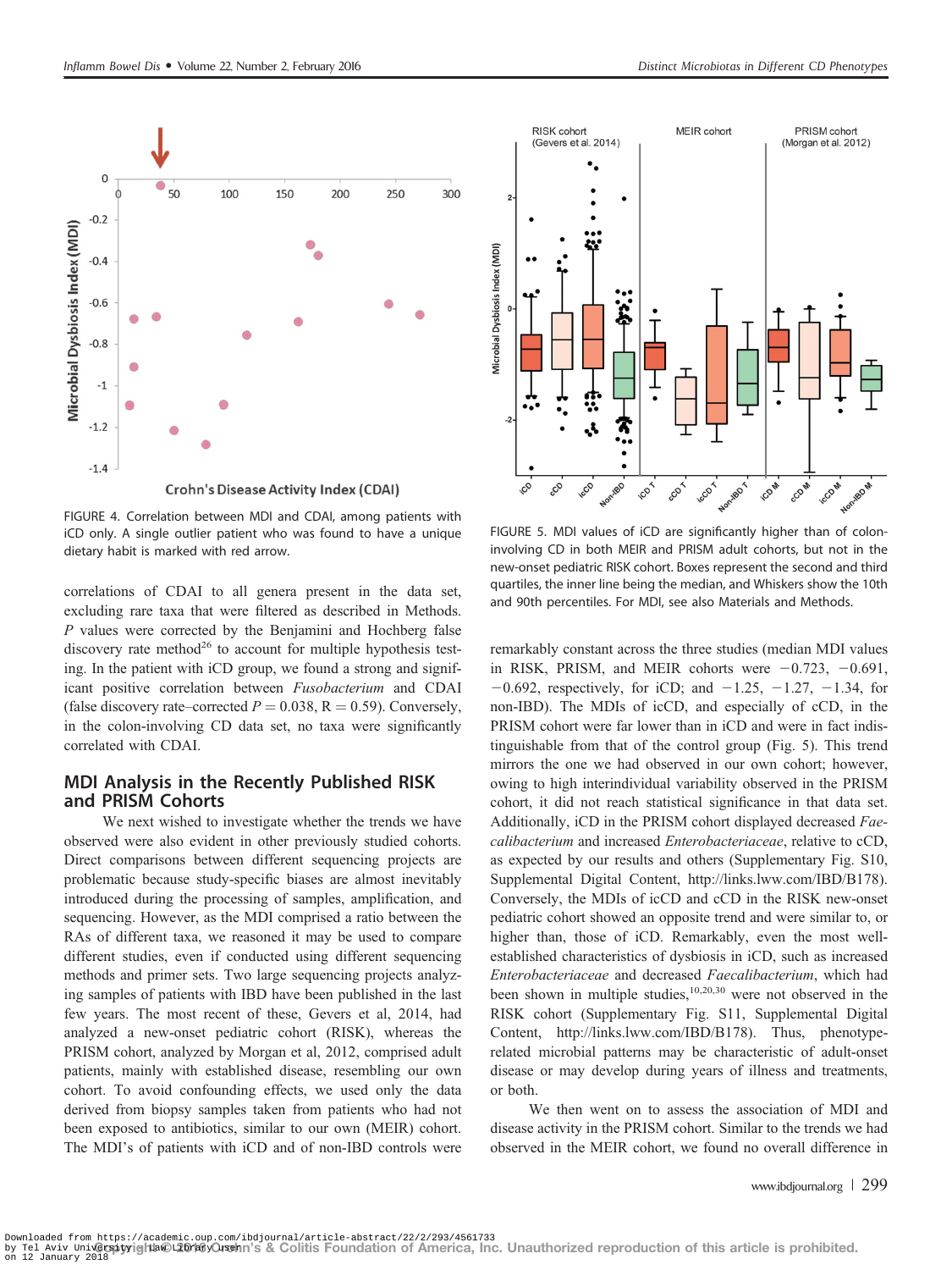

FIGURE 6. A slight increase in MDI is associated with active disease in iCD, but not in colon-involving CD (either cCD or icCD). Indexes shown are the combined values for both MEIR and PRISM cohorts. Boxes represent the second and third quartiles, the inner line being the median, and Whiskers show the 10th and 90th percentiles.

the MDIs of samples from active and inactive patients across the entire cohort, but did observe a small increase in MDI of samples from active patients compared with inactive ones, within the iCD group alone. However, splitting the PRISM iCD group  $(n = 13)$ by activity resulted in subsets too small to analyze with statistical probability tests. We thus combined the MDIs of samples from the PRISM and MEIR cohorts (Fig. 6). In this combined data set, samples from patients with active iCD had higher MDI values than from patients with inactive iCD ( $P = 0.058$ ), whereas the MDI of samples from patients with active cCD or icCD was equal to, or lower than, that of samples from inactive patients.

#### **DISCUSSION**

With the progression of deep sequencing techniques, our ability to detect and characterize microbial communities has greatly improved. Yet, our understanding of the causes and effects of microbial dysbiosis in IBD remains incomplete. The simplest perception of dysbiosis in IBD suggests that it reflects nothing more than colonization of an inflammatory niche by bacteria best suited for it. This viewpoint is challenged by data showing dysbiosis also exists in remission-phase patients and in noninflamed tissues. $11,31$  Furthermore, we find that colon biopsies taken from patients with iCD carry the microbial signature typical to iCD, although the colon of patients with iCD is entirely free of inflammation. Likewise, biopsies taken from the TI of patients with cCD show dysbiosis characteristic to colon-involving CD, although the TI of those patients is not involved in inflammation.

This point is further illustrated by the abundance pattern of the putatively protective genus Faecalibacterium. Although Faecalibacterium was reduced in all patients with CD relative to non-IBD controls, its abundance in colon biopsies of patients with cCD, most of which were inflamed, was over 20-fold higher than in colon biopsies of iCD, none of which were inflamed. It thus seems that microbial dysbiosis is inherent to the disease itself and reflects underlying mechanistic events. As iCD and cCD are associated with different forms of dysbiosis, this suggests different mechanisms underlie each of these 2 CD phenotypes.

Our comparative analyses of our data with 2 additional cohorts provided additional insights. In the PRISM cohort, as in ours, extreme dysbiosis was evident in iCD, whereas the microbiota of cCD was fairly close to normal, non-IBD, controls. Conversely, in the RISK new-onset pediatric cohort, all three CD phenotypes displayed similar extreme dysbiosis. Future studies are needed to reveal whether this phenomenon is due to mechanistic differences between pediatric and adult CD, or whether all CD cases start out with extreme dysbiosis, but the dysbiosis of cCD gradually declines over time. Elucidating this point may greatly further our understanding of CD development. Of note, evidence that microbial changes in IBD are independent of local mucosal inflammation has also been recently put forward in another study of new-onset pediatric IBD, performed on the RISK cohort, which had identified CD-unique gene expression and microbial patterns in tissues taken from noninflamed ileal mucosa.<sup>32</sup>

Although iCD and cCD form well-defined, discrete phenotypes, the classification of icCD is more challenging. Genetic studies of CD susceptibility markers indicate that for some markers, icCD performs as iCD, whereas for others, it appears as cCD.<sup>16,17</sup> The strength of genetic associations with icCD is often weaker than with the other CD phenotypes.<sup>18</sup> In our study, icCD strongly clustered with cCD and both phenotypes shared similar MDI values. Yet the 2 phenotypes were not identical, patients with icCD seemed more variable than colon-restricted ones, and Faecalibacterium abundance in patients with icCD was 2.7-fold lower than in colon-restricted ones (this difference however did not reach statistical significance). Thus in many regards, the icCD phenotype seems intermediate between iCD and cCD. Importantly, the prevalence and characteristics of icCD seem to vary between different nationalities and living styles. The "accepted" ratios for the three main CD location phenotypes are 50% ileocolic, 20% iCD, and 30% cCD. Conversely, CD epidemiology studies conducted in Israel throughout the past 20 years repeatedly report high (50%) prevalence of iCD, whereas ileocolic CD only accounts for approximately 25% of the cases.<sup>33,34</sup> Whereas iCD and cCD exhibited remarkably consistent microbial patterns in both the USA-based PRISM cohort and our Israeli one, ileocolic CD in the PRISM cohort displayed stronger dysbiosis than in our cohort; this was evident as a particularly low Faecalibacterium RA and as MDI values that were intermediate between the low MDI values of cCD and the high MDI values of iCD.

A crucial point to our understanding of the bacterial role in IBD is what, if any, changes occur in the microbiota during shifts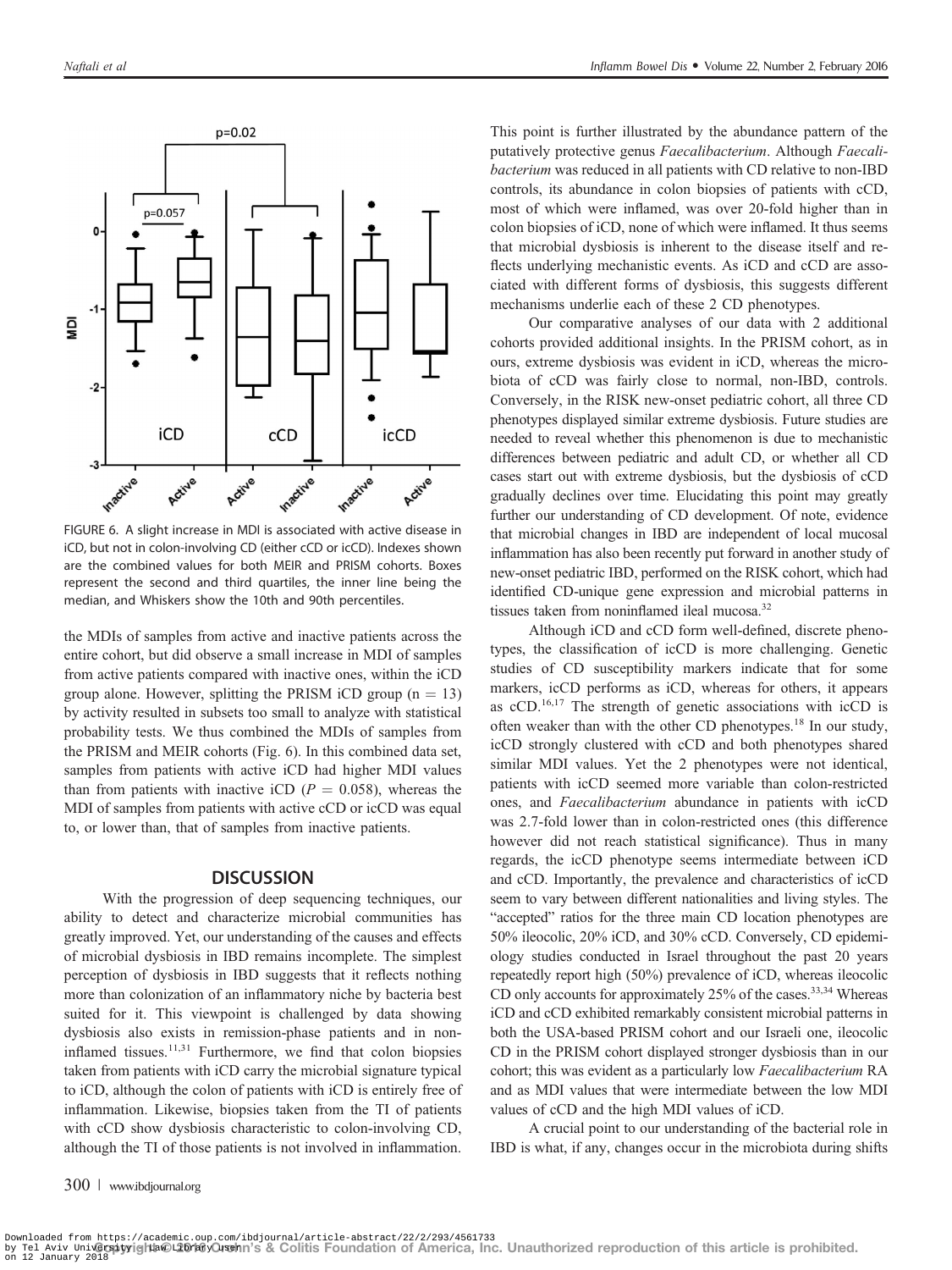from remission to active disease. A number of studies have pointed to increased instability and variability of the microbiota during disease exacerbation.<sup>35</sup> However, owing to large heterogeneity between subjects and between studies, few uniform, reproducible associations between microbiota and disease activity have been described. In this study, we find that an association between the MDI and disease activity exists among patients with iCD with established disease. Importantly, this signal disappears if patients with iCD are analyzed together with colon-involving (cCD/icCD) ones. Furthermore, Fusobacterium in our data was strongly associated with disease activity in patients with iCD, but showed no correlation to disease activity in colon-involving patients. Future analyses of larger cohorts may uncover novel associations of microbiota and disease activity in cCD/icCD as well. However, we suggest that iCD and colon-involving CD may display different patterns of microbial association with disease activity and should thus preferentially be analyzed as separate groups. Mixing those 2 groups during analysis has an effect of "diluting" the signal, rendering identification of significant trends more difficult. This setback would be most influential in small-to-medium patient cohorts. In this regard, it is not surprising that the study which had most convincingly pointed to associations between microbial composition and disease activity<sup>13</sup> had been conducted on an especially large cohort (447 subjects).

The benefits of structuring cohorts according to CD phenotype are not necessarily restricted to microbial studies. It has long been known that the NOD2 mutation, the strongest genetic marker linked to CD, has no association with  $\text{cCD}^{16}$ ; conversely, HLA-DRB\*0103 is strongly associated with colonrestricted disease, $17,18$  but not with iCD. In a recently published study, JAK2 has been shown to be associated with ileum involving disease only.<sup>36</sup> Yet, most recent large-scale GWAS, gene expression, and proteomic studies do not stratify cohorts according to disease locations.<sup>37</sup>–<sup>41</sup>

One of the challenges in IBD microbial research lies in successful integration of highly variable data presented across many articles. Data variability stems not only from the high heterogeneity inherent to IBD cohorts but also from the use of varied processing, sequencing, and bioinformatic research techniques. The recently proposed MDI index $13$  has the potential to serve as a standard, facilitating comparisons between different studies. Constructed on the order and family levels, it will not provide high sensitivity; but it should be fairly robust, allowing the identification of large-scale, overarching trends. In this study, we provide a first example (insofar as we know) of MDI usage. Our analysis of MDI values closely followed the trends shown by more traditional analysis methods, and, for the most part, we found remarkably similar MDI values across different cohorts, supporting the inclusion of this index in future microbiota articles.

We had demonstrated a strong association between Fusobacterium and disease activity in iCD. A number of recent studies have shown association of these taxa with various pathological conditions. These include not only  $CD<sup>13</sup>$  particularly  $iCD<sup>11</sup>$  but

also ulcerative colitis, $42$  pouchitis, $43,44$  and colorectal cancer. $45$  A culture-based study found bacteria belonging to the genus Fusobacterium to be more abundant in patients with active IBD compared with healthy non-IBD controls, and the strains isolated from patients with IBD showed higher cell-invasion capabilities than those isolated from the controls.<sup>46</sup> Thus, these bacteria have the potential to contribute to inflammation in patients with iCD.

Two treatment strategies are currently used in IBD treatment. The conventional approach targets the immune system, either by use of immunomodulatory drugs or by blocking proinflammatory signals such as TNF-alpha. An alternative approach attempts to manipulate the microbiota, whether by antibiotics, probiotics, or fecal matter transfer. The outcome of such microbiota-based manipulations probably depends on the initial microbial composition. Given that we and others have shown striking differences in composition between different IBD phenotypes, we propose that different treatment protocols should be considered for microbial manipulations of ileal and of coloninvolving CD.

#### **REFERENCES**

- 1. Sellon RK, Tonkonogy S, Schultz M, et al. Resident enteric bacteria are necessary for development of spontaneous colitis and immune system activation in interleukin-10-deficient mice. Infect Immun. 1998;66: 5224–5231.
- 2. Taurog JD. The germfree state prevents development of gut and joint inflammatory disease in HLA-B27 transgenic rats. J Exp Med. 1994; 180:2359–2364.
- 3. Franchimont D. Deficient host-bacteria interactions in inflammatory bowel disease? the toll-like receptor (TLR)-4 Asp299gly polymorphism is associated with Crohn's disease and ulcerative colitis. Gut. 2004;53: 987–992.
- 4. Bonen DK, Ogura Y, Nicolae DL, et al. Crohn's disease-associated NOD2 variants share a signaling defect in response to lipopolysaccharide and peptidoglycan. Gastroenterology. 2003;124:140-146.
- 5. Hampe J, Franke A, Rosenstiel P, et al. A genome-wide association scan of nonsynonymous SNPs identifies a susceptibility variant for Crohn disease in ATG16L1. Nat Genet. 2007;39:207-211.
- 6. Yamazaki K, Onouchi Y, Takazoe M, et al. Association analysis of genetic variants in IL23R, ATG16L1 and 5p13.1 loci with Crohn's disease in Japanese patients. J Hum Genet. 2007;52:575-583.
- 7. Tamboli C, Neut C, Desreumaux P, et al. Dysbiosis as a prerequisite for IBD. Gut. 2004;53:1057–1057.
- 8. Gophna U, Sommerfeld K, Gophna S, et al. Differences between tissueassociated intestinal microfloras of patients with Crohn's disease and ulcerative colitis. J Clin Microbiol. 2006;44:4136–4141.
- 9. Frank DN, Robertson CE, Hamm CM, et al. Disease phenotype and genotype are associated with shifts in intestinal-associated microbiota in inflammatory bowel diseases. Inflamm Bowel Dis. 2011;17:179–184.
- 10. Martinez‐Medina M. Molecular diversity of Escherichia coli in the human gut: new ecological evidence supporting the role of adherent‐invasive E. coli (AIEC) in Crohn's disease. Inflamm Bowel Dis. 2009;15:872-882.
- 11. Willing BP, Dicksved J, Halfvarson J, et al. A pyrosequencing study in twins shows that gastrointestinal microbial profiles vary with inflammatory bowel disease phenotypes. Gastroenterology. 2010;139:1844–1854.e1.
- 12. Morgan XC, Tickle TL, Sokol H, et al. Dysfunction of the intestinal microbiome in inflammatory bowel disease and treatment. Genome Biol. 2012;13:R79.
- 13. Gevers D, Kugathasan S, Denson LA, et al. The treatment-naive microbiome in new-onset Crohn's disease. Cell Host Microbe. 2014; 15:382–392.
- 14. Ferrante M, Henckaerts L, Joossens M, et al. New serological markers in inflammatory bowel disease are associated with complicated disease behaviour. Gut. 2007;56:1394–1403.

www.ibdjournal.org | 301